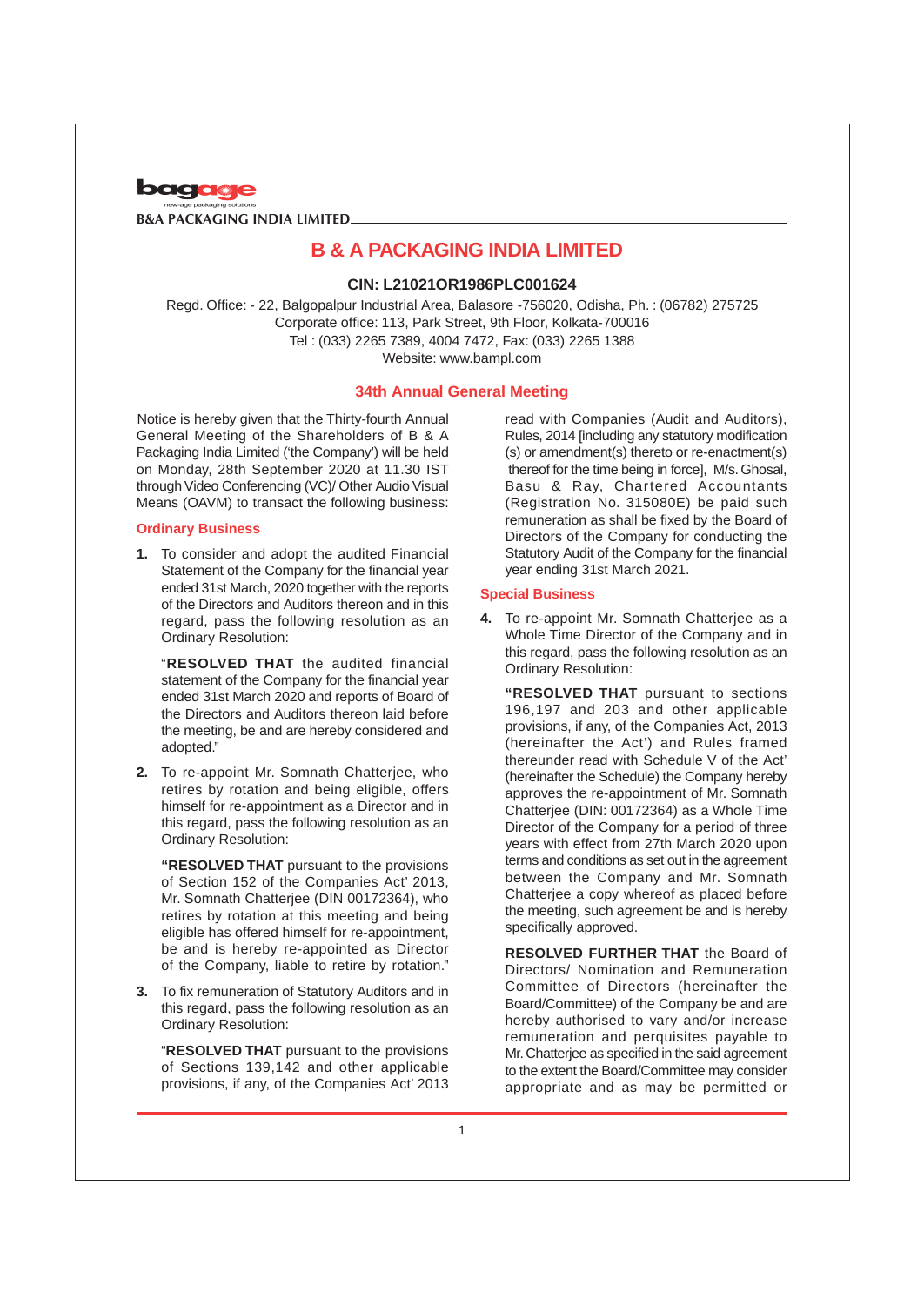

authorised in accordance with any provisions under the said Act' or the Schedule for the time being in force provided, however, the remuneration and perquisites payable to Mr. Chatterjee shall be within the limits set out in the said Act' and Schedule or any amendment or any modification thereto or statutory re-enactment thereof and/or any rule or regulation framed thereunder and for the time being in force and the terms of aforesaid agreement between the Company and Mr. Chatterjee shall be suitably modified to give effect to such variation or increase as the case may be, without further reference to the Shareholders in the General Meeting.

**RESOLVED FURTHER THAT** notwithstanding anything to the contrary contained herein, in the event of loss or inadequacy of profit in any financial year during the tenure of office of Mr. Chatterjee as Whole Time Director of the Company, the remuneration and perquisites as set out in the aforesaid agreement or with such variation and/or increase thereto as stated aforesaid, be paid to Mr. Chatterjee as minimum remuneration and perquisites subject to the ceiling provided in the said Act and/or the Schedule or any amendment or any modification thereto or statutory re-enactment thereof and/or any rule or regulation framed thereunder and for the time being in force."

By Order of the Board of Directors

Place : Kolkata Date : 11th August, 2020

#### **NOTES:**

1. **Annual General Meeting through VC/OVAM facility:**In view of the continuing movement restrictions at several places in the Country, due to outbreak of COVID-19 pandemic and pursuant to General Circular Nos.14/2020, 17/2020 and 20/2020 dated 8th April 2020, 13th April 2020 and 5th May 2020, respectively, issued by the Ministry of Corporate Affairs ("MCA Circulars") and Circular No. SEBI/HO/CFD/CMD1/ CIR/P/2020/79 dated 12th May 2020 issued by the Securities and Exchange Board of India ("SEBI Circular") and in compliance with the provisions of the Companies Act 2013 ("the Act") and rules framed thereunder and the SEBI (Listing Obligations and Disclosure Requirements) Regulations, 2015 ("SEBI-LODR") the 34th Annual General Meeting ('the AGM') of B&A Packaging India Ltd ('the Company') shall be conducted through VC/ OAVM mode which does not require physical presence of Members at a common venue. The deemed venue for the 34th AGM shall be the Registered Office of the Company. Central

**D. Chowdhury** Company Secretary Membership No. A15674

Depository Services (India) Limited (CDSL) will be providing facility for remote e-voting. participation in the AGM through VC / OAVM and e-voting during the AGM as authorised e-voting agency.

2. **Electronic Dispatch of Notice and Annual Report and process of registration of e-mail address for obtaining copy of the documents**: In compliance with the aforesaid MCA Circulars and SEBI Circular, the Notice of the 34th AGM and the Notice of the AGM and Annual Report for the financial year 2019-20, consisting of Financial Statement for the year ended 31st March 2020, Directors Report, Auditors Report and other attachments of the Financial Statement and Reports are being sent only through electronic mode to those Members whose email addresses are registered with the Company/ Depositories. Therefore, those Members, whose email address is not registered with the Company or with their respective Depository Participant/s, and who wish to receive the Notice of the 34th AGM and the Annual Report for the financial year 2019-20 and all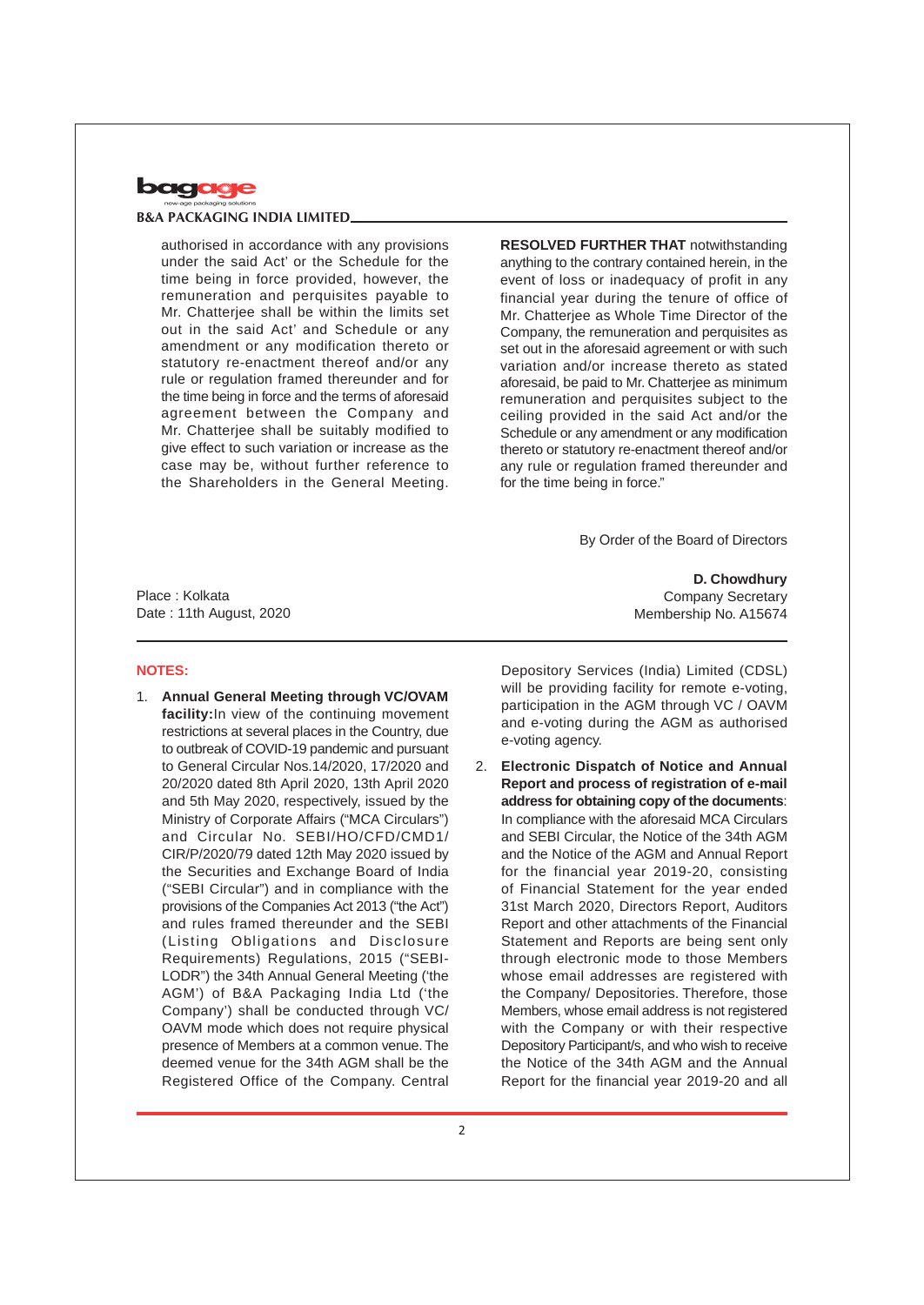

other communication sent by the Company, from time to time, can get their email address registered by following the steps as given below:-

- a. For Members holding shares in physical form, please send scan copy of a signed request letter mentioning your folio number, complete address, email address to be registered along with scanned self- attested copy of the PAN and any document (such as Driving License, Passport, Bank Statement, AADHAAR) supporting the registered address of the Member, alongwith a scanned copy of your share certificate(s)(both sides) by email to the Company at : shares@bampl.in
- b. For the Members holding shares in demat form, please update your email address through your respective Depository Participant/s.
- 3. **Special Business:** The Explanatory Statement setting out the material facts pursuant to Section 102 of the Act, in respect of the Special Business under Item no. 4 set above is attached with the Notice of the AGM. Details as required under Regulation 36 of the SEBI-LODR and Secretarial Standard on General Meeting (SS-2) in respect of the Director seeking re-appointment at the AGM is provided in the Annexure to the Notice.The Board of Directors of the Company ('the Board") at its Meeting held on 11th August 2020 considered that the special businesses under Item No. 4 of the accompanying notice being considered unavoidable, be transacted at the AGM of the Company.
- 4. **Proxy and Attendance Slip:** Since the AGM is being held pursuant to the MCA circulars through VC/OAVM, physical attendance of Members has been dispensed with and there is no provision for the appointment of proxies. Accordingly, the facility for appointment of proxies by the Members under Section 105 of the Act will not be available for the AGM and hence the Proxy Form and Attendance Slip are not annexed to this Notice.
- 5. **Quorum:**Participation of Members through VC /OAVM will be reckoned for the purpose of quorum for the AGM as per section 103 of the Act.
- 6. **Corporate Shareholders**: Members of the Company under the category of Institutional Investors are encouraged to attend and vote at the AGM through VC. Corporate Members intending to authorize their representatives to participate and vote at the meeting are requested to email a certified copy of the Board resolution /authorization letter to the Company at shares@bampl.in or upload on the VC portal /e-voting portal.
- 7. **Joint holders**: In case of joint holders attending the Meeting, only such joint holder who is higher in the order of names will be entitled to vote.
- 8. **Availability of Notice/Annual Report:** Members may also note that the Notice of AGM and the Annual Report for the year 2019-20 will also be available at the Company's website www.bampl.com for download. The same shall also be available at the website of the Stock Exchange i.e. BSE Limited at www.bseindia.com and at the website of CDSL https:// www.evotingindia.com.
- 9. **Procedure for inspection of documents:** The Register of Directors' and Key Managerial Personnel and their shareholding maintained under Section 170 of the Act, the Register of Contracts or Arrangements in which the Directors are interested under Section 189 of the Act and all documents mentioned in the Notice of the AGM will be available electronically for inspection by the Members at the website of the Company at www.bampl.com at investor's section prior to and during the time of AGM.
- 10. Members desiring any information relating to the accounts or any other matter to be placed at the AGM are requested to write to the Company on or before 23rd September 2020 through email at shares@bampl.in.
- 11. **Record Date for E-voting:** The Company has set Monday, 21st September 2020 as 'Record Date' for taking record of the Shareholders of the Company who will be eligible for casting their vote on the resolutions to be passed in the AGM, in both remote e-voting and e-voting during AGM.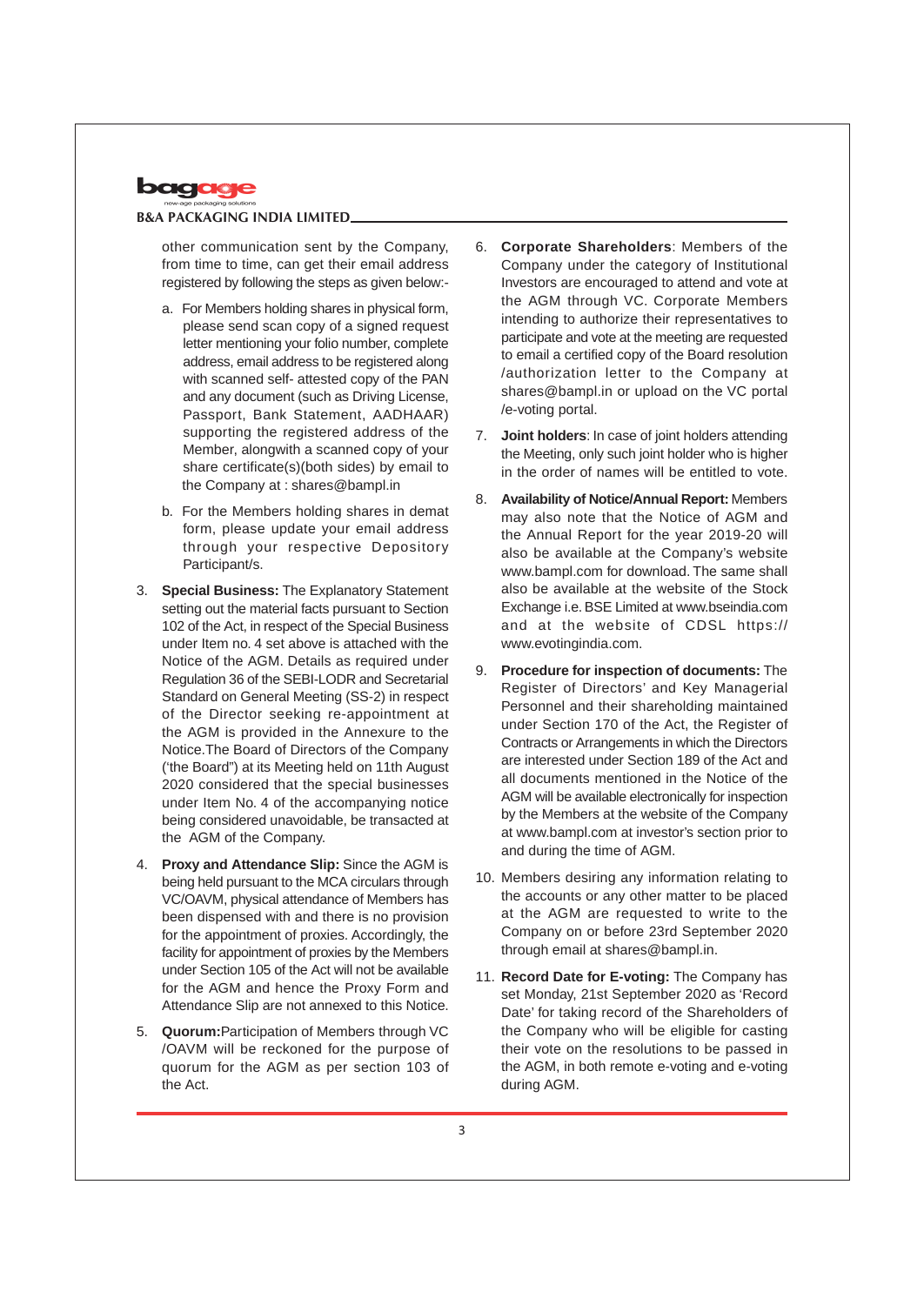

- 12. **Book closure:** Pursuant to the provision of section 91 of the Act, the Register of Members and the Share Transfer Books of the Company shall remain closed from Tuesday, 22nd September to Monday 28th September 2020 (both days inclusive).
- 13. **Unpaid Dividend:** Shareholders who have not so far encashed their Dividend Warrants for the Financial Year ended 31st March 2014, 2015, 2016, 2017, 2018 and 2019 may immediately approach the Company's RTA to claim the unpaid dividends. Shares with respect to which dividends remain unclaimed for seven years will be transferred to the Investor Education and Protection Fund (IEPF) as per section 123 of the Act' and applicable laws. Shareholders are requested to refer to the Annual Report 2019-20 for schedule of transfer of unpaid dividends to IEPF.
- 14. **Dematerialization of shares:** Members holding shares in physical form are requested to convert their holdings in dematerialized form to eliminate risks associated with physical shares and better management of the shares. Members can write to the Company's RTA in this regard. Members are requested to note that SEBI vide its circulars dated 8th June 2018 and 30th November 2018 has mandated that with effect from 1st April 2019 transfer of shares in listed companies could not be processed unless such shares are held in dematerialized form.
- 15. **Nomination:** Members are requested to consider making nominations in respect of their shareholding to ease the process of transmission. Shareholders holding shares in physical form are requested to register their nominations by submitting the nomination form appended at end of the Annual Report to the RTA. Nomination form is also available at the website of the Company.
- 16. **Green Initiative:** To support the Green Initiative, members who have not registered their e-mail address are requested to register their e-mail address for receiving all communication including Annual Report, Notices, Circulars etc. from the Company electronically.

17**. Shareholders' Communication**: Members are requested to send all communications relating to shares and unclaimed dividends, change of address, bank details, email address etc. to the Registrar and Share Transfer Agents at the following address:

MCS Share Transfer Agent Ltd, (Unit B&A Packaging India Ltd), 383, Lake Gardens, 1st Floor, Kolkata-700045; Phone : (033) 4072-4051, 52, 53 Fax - (033) 4072-4050; e-mail - mcssta@rediffmail.com.

In case of any grievance the shareholders are requested to communicate the Company Secretary at investorsgrievance@bampl.com.

If the shares are held in electronic form, then change of address and change in the bank account etc. should be furnished to the respective Depository Participants (DPs).

18. **Voting:** Shareholders whose names are recorded in the Register of Members or in the Register of Beneficial Owners maintained by the Depositories as on the cut-off date namely Monday, 21st September 2020 shall only be entitled to cast their vote on the resolutions to be passed in the AGM by availing the facility of remote e-voting or by voting electronically during the AGM (venue e-voting).

# **I) Instructions for shareholders for remote e-voting prior to AGM**

- a) Pursuant to the provisions of Section 108 of the Act' read with rule 20 of the Companies (Management and Administration) Rules, 2014 (as amended) and Regulation 44 of SEBI-LODR and MCA Circulars, the Company is providing facility of remote e-voting to its Members in respect of the business to be transacted at the AGM. The facility of casting votes by a member using remote e-voting system will be provided by CDSL.
- b) The Company has appointed Mr. Tarun Chatterjee, Advocate (Enrolment No. WB2068) failing him Ms. Binita Pandey,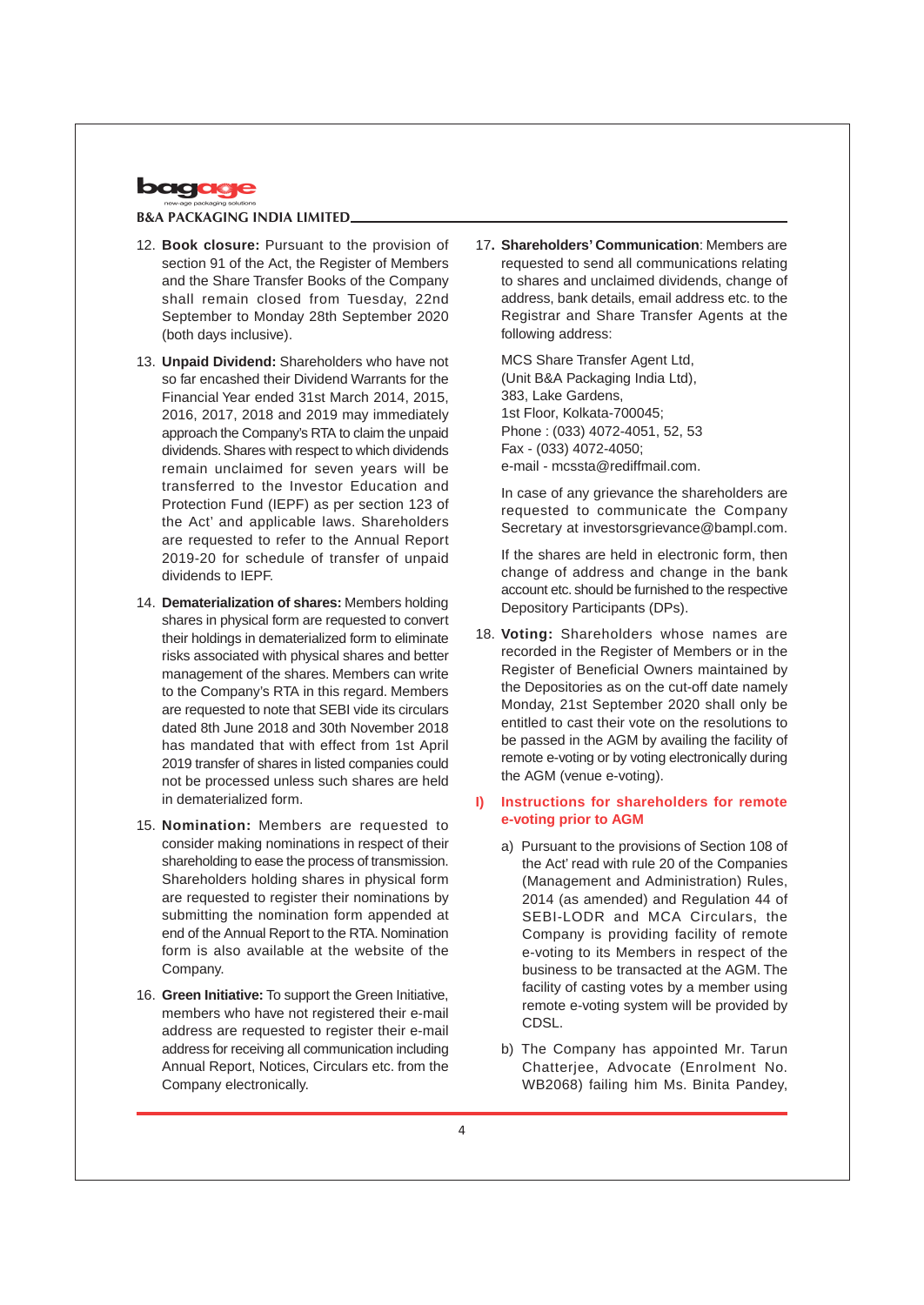

Practicing Company Secretary (PCS No. 19730) to act as the Scrutinizer to scrutinize the remote e-voting and venue e-voting process in a fair and transparent manner and they have gave their consent for the same.

- c) The instructions for shareholders voting electronically are as under:
	- (i) The voting period begins on Friday, 25th September 2020 at 10:00 IST and ends on Sunday, 27th September 2020 at 17:00 IST. During this period shareholders' of the Company, holding shares either in physical form or in dematerialized form, as on the cut-off date on Monday, 21st September 2020 may cast their vote electronically. The remote e-voting module shall be disabled by CDSL for voting thereafter.
	- (ii) The shareholders should log on to the e-voting website : www.evotingindia.com
	- (iii) Click on Shareholders/Member.
	- (iv) Now Enter your User ID
		- a. For CDSL: 16 digits beneficiary ID,
		- b. For NSDL: 8 Character DP ID followed by 8 Digits Client ID,
		- c. Members holding shares in Physical Form should enter Folio Number registered with the Company.
		- d. Alternatively if you are registered with **CDSL's EASI/EASIEST** e-services, you can log in at https://www.cdslindia.com from **Login-Myeasi** using your login credentials. Once you successfully logged in to **CDSL's EASI/EASIEST** e-services, click on e-voting option and proceed directly to cast your vote electronically.
	- (v) Next enter the Image Verification as displayed and Click on Login.
	- (vi) If you are holding shares in demat form and had logged on to

www.evotingindia.com. and voted on an earlier voting of any Company, then your existing password is to be used.

(vii) If you are a first time user follow the steps given below:

|                                                    | For Members holding shares in<br>Demat Form and Physical Form                                                                                                                                         |  |  |
|----------------------------------------------------|-------------------------------------------------------------------------------------------------------------------------------------------------------------------------------------------------------|--|--|
| <b>PAN</b>                                         | Enter your 10 digit alpha-numeric PAN<br>issued by Income Tax Department.<br>(Applicable for both demat shareholders)<br>as well as physical shareholders)                                            |  |  |
|                                                    | Members who have not updated<br>their PAN with the Company/<br>depository participant are<br>requested to use the sequence<br>number sent to them alongwith<br>Notice.                                |  |  |
| Dividend Bank<br>Details OR Date of<br>Birth (DOB) | <b>Enter the Dividend Bank Details</b><br>or Date of Birth (in dd/mm/yyyy<br>format) as recorded in your demat<br>account or in the Company<br>records in order to login.                             |  |  |
|                                                    | If both the details are not recorded<br>with the depository or the<br>Company please enter the<br>member id / folio number in the<br>dividend bank details field as<br>mentioned in instruction (iv). |  |  |

- (viii)After entering these details appropriately, click on "SUBMIT" tab.
- (ix) Members holding shares in physical form will then directly reach the Company selection screen. However, members holding shares in demat form will now reach 'Password Creation' menu wherein they are required to mandatorily enter their login password in the new password field. Kindly note that this password is to be also used by the demat holders for voting for resolutions of any other Company on which they are eligible to vote, provided that Company opts for remote e-voting through CDSL platform. It is strongly recommended not to share your password with any other person and take utmost care to keep your password confidential.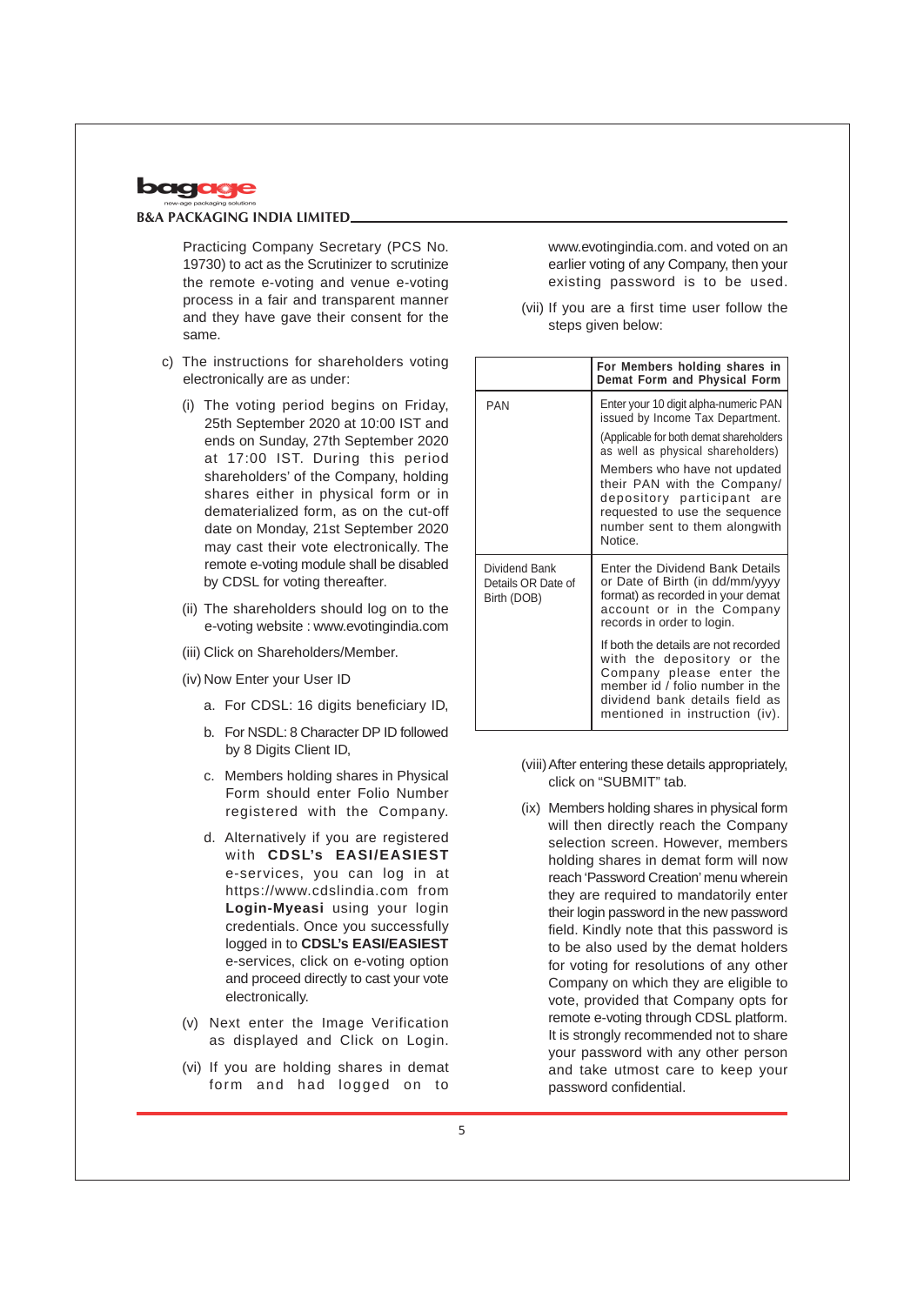

- (x) For Members holding shares in physical form, the details can be used only for e-voting on the resolutions contained in this Notice.
- (xi) Click on the EVSN for the relevant < Company Name> on which you choose to vote.
- (xii) On the voting page, you will see "RESOLUTION DESCRIPTION" and against the same the option "YES/NO" for voting. Select the option YES or NO as desired. The option YES implies that you assent to the Resolution and option NO implies that you dissent to the Resolution.
- (xiii)Click on the "RESOLUTIONS FILE LINK" if you wish to view the entire Resolution details.
- (xiv)After selecting the resolution you have decided to vote on, click on "SUBMIT". A confirmation box will be displayed. If you wish to confirm your vote, click on "OK", else to change your vote, click on "CANCEL" and accordingly modify your vote.
- (xv) Once you "CONFIRM" your vote on the resolution, you will not be allowed to modify your vote.
- (xvi) You can also take a print of the votes cast by clicking on "Click here to print" option on the Voting page.
- (xvii) If a demat account holder has forgotten the login password then Enter the User ID and the image verification code and click on Forgot Password and enter the details as prompted by the system.
- (xviii) Shareholders can also cast their vote using CDSL's mobile application mvoting. The m-voting app can be downloaded from respective store. Please follow the instructions as prompted by the mobile app while remote e-voting on your mobile.

## (xix) **Note for Non – Individual Shareholders and Custodians**

- Non-Individual shareholders (i.e. other than Individuals, HUF, and NRI etc.) and Custodian are required to log on to www.evotingindia.com. and register themselves as Corporates.
- A scanned copy of the Registration Form bearing the stamp and sign of the entity should be emailed to helpdesk.evoting@cdslindia.com.
- After receiving the login details a Compliance User should be created using the admin login and password. The Compliance User would be able to link the account(s) for which they wish to vote on.
- The list of accounts linked in the login should be mailed to helpdesk.evoting@cdslindia.com and on approval of the accounts they would be able to cast their vote.
- A scanned copy of the Board Resolution and Power of Attorney (POA) which they have issued in favour of the Custodian, if any, should be uploaded in PDF format in the system for the scrutinizer to verify the same. Alternatively, Nonindividual shareholders are required to send the relevant Board Resolution/Authority Letter etc., together with attested specimen signature of the duly authorised signatory who are authorised to vote, to the Scrutinizer and to the Company at the email address viz.shares@bampl.in if they have voted from individual tab and not uploaded the same in CDSL e-voting system for the scrutinizer to verify the same.

## **II) Instructions for shareholders for e-voting during the AGM**

a) The procedure for venue e-voting on the day of AGM is same as the instructions mentioned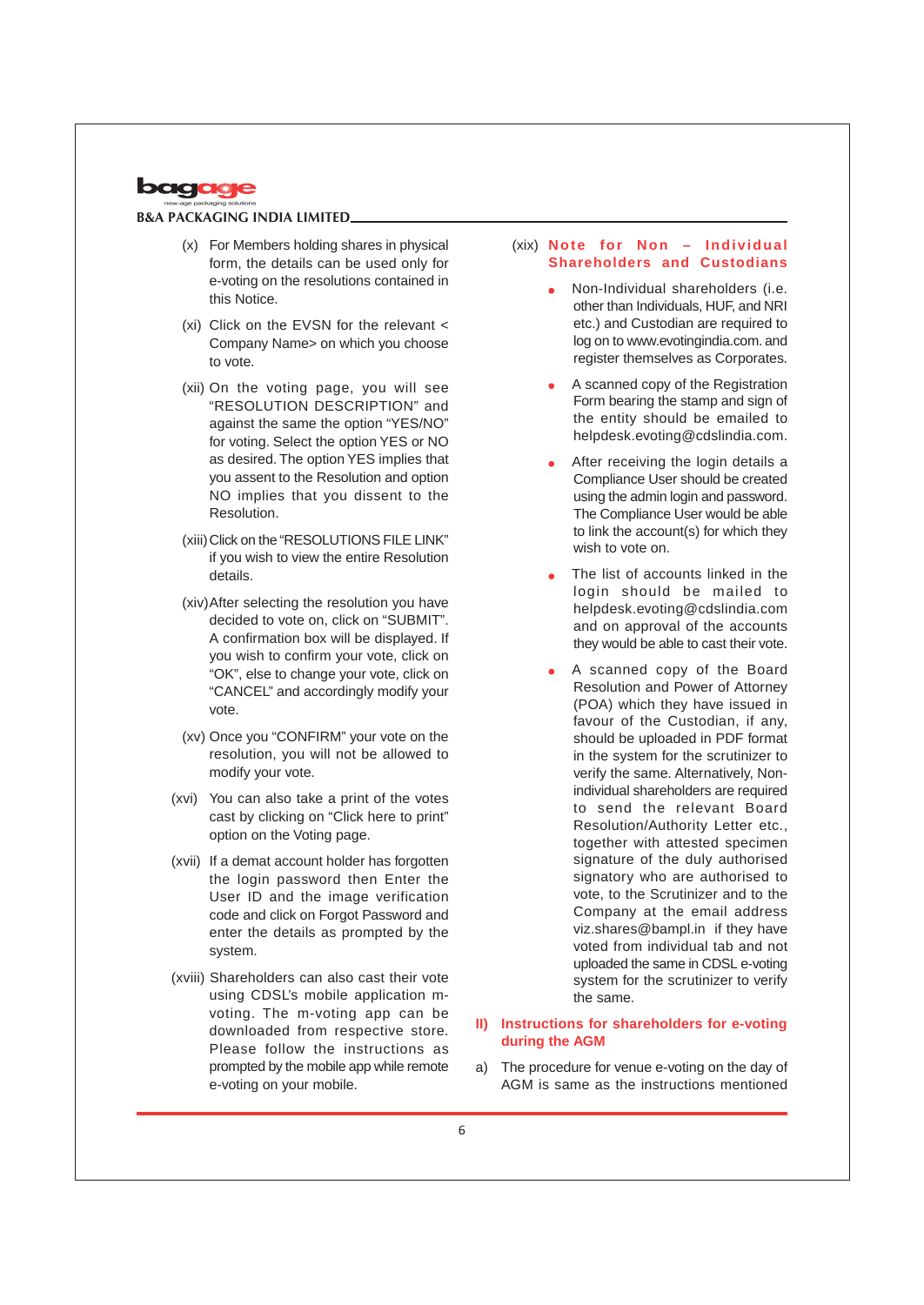

above for remote e-voting. Only the Shareholders who are present in the AGM through VC/OAVM facility and have not casted their vote on the Resolutions proposed in the AGM through remote e-voting and are otherwise not barred from doing so shall be eligible to vote through e-voting system available during the AGM.

- b) If any votes are cast by the Shareholders through the venue e-voting available during the AGM and the same Shareholders have not participated in the meeting through VC/OAVM facility, then the votes cast by such Shareholders shall be considered invalid as the facility for e-voting during the meeting is available only to the Shareholders attending the meeting.
- c) Shareholders who have voted through remote e-voting will be eligible to attend the AGM. However they will not be eligible to vote at the AGM.

#### **III) Other instructions for e-voting**

- a) Results of the e-voting shall be declared within 48 hours after conclusion of the AGM. The results declared alongwith the Scrutinizer's report shall be placed at the website of the Company at www.bampl.com and on the website of CDSL at https://www.evotingindia.com. The same shall also be communicated to BSE Ltd where the shares of the Company are listed.
- b) Any person who becomes a Member of the Company after dispatch of the notice of the AGM and holding shares as on the cut-off date or any Member whose email ids are not registered with the Company/Depositories may obtain the login details required for e-voting/attending the AGM through VC./OAVM through the following process:
- (i) In case shares are held in physical mode, please send a scan copy of a signed request letter mentioning your Folio No., Name of shareholder, complete postal address, alongwith scanned copy of the share certificate(s) (front and back), PAN (self-attested scanned copy of PAN card), AADHAAR (self-attested scanned copy of Aadhaar Card) by email to **shares@bampl.in**
- (ii) In case shares are held in demat mode, please send a scan copy of a signed request letter

mentioning your DPID-CLID (16 digit DPID + CLID or 16 digit beneficiary ID), Name, complete postal address, alongwith copy of Client Master or copy of Consolidated Account Statement, PAN (self-attested scanned copy of PAN card), AADHAAR (self-attested scanned copy of Aadhaar Card) to **shares@bampl.in**

- (iii) Alternatively member may send an e-mail request to helpdesk.evoting@cdslindia.com for obtaining User ID and Password by providing the details mentioned in Point (i) or (ii) as the case may be.
- c) The voting rights of the Shareholder will be in proportion of the shares held by them as on the record date of Monday, 21st September 2020 to the paid up equity share capital of the Company.
- 19. **Attending the AGM through VC/OAVM:** Shareholders will be provided with a facility to attend the AGM through VC/OAVM through the CDSL e-voting system.
- (I) **Instructions for shareholders attending the AGM through VC/OAVM are as under:**
- a) Shareholders will be provided with a facility to attend the AGM through VC/OAVM through CDSL e-voting system. Shareholders may access the same at https://www.evotingindia.com under shareholder's/ member's login by using the remote e-voting credentials. The link for VC/OAVM will be available in shareholder/ member login where the EVSN of Company will be displayed.
- b) The Members can join the AGM in the VC/OAVM mode 15 minutes before and after the scheduled time of the commencement of the meeting by following the procedure mentioned in the Notice. The facility for participation at the AGM through VC/OAVM will be made available to at least 1000 members on first come first served basis. This will not include large Shareholders (Shareholders holding 2% or more shareholding), Promoters, Institutional Shareholders, Directors, Key Managerial Personnel, the Chairpersons of Audit Committee, Nomination and Remuneration Committee and Stakeholder's Relationship Committee, Auditors etc., who are allowed to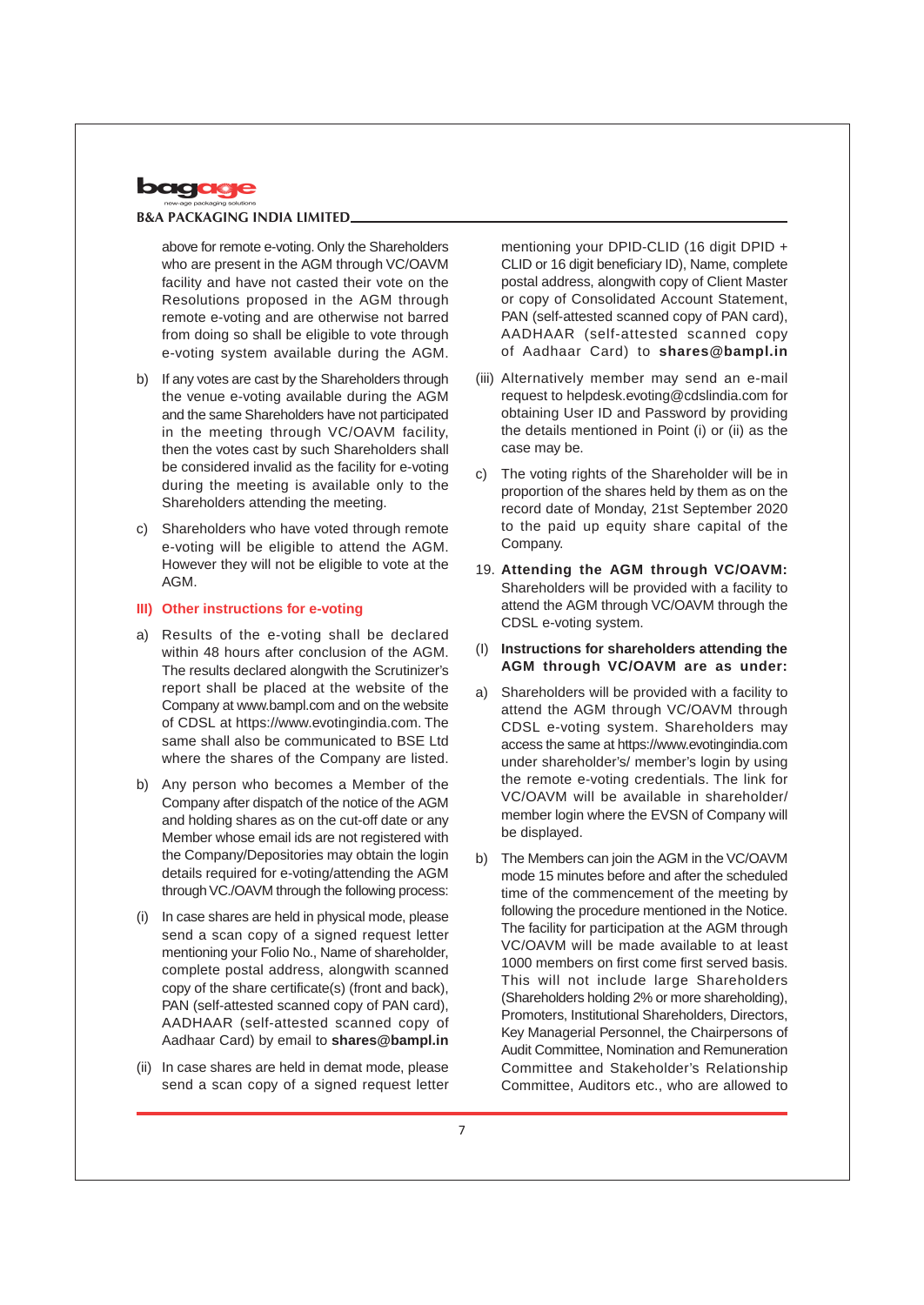

attend the AGM without restriction on account of first come first served basis.

- c) Shareholders are encouraged to join the meeting through laptops/IPads for better experience.
- d) Further Shareholders will be required to allow Camera and use of Internet with a good speed to avoid any disturbance during the meeting.
- e) Participants connecting from Mobile Devises or Tablets or through Laptops via Mobile Hotspot may experience Audio/Video loss due to fluctuations in their respective network. It is therefore recommended to use stable Wi-Fi or LAN connection to mitigate any kind of aforesaid glitches.
- (II) Shareholders who would like to express their views/ask questions during the meeting may register themselves as a speaker by sending their request in advance at least five days prior to the meeting mentioning their name, demat account number/folio number, email-id, mobile number at shares@bampl.in. The Shareholders who do not wish to speak during the AGM but have queries may send their queries in advance at least five days prior to the meeting mentioning their name, demat account number/folio number, e-mail id, mobile number at **shares@bampl.in.** These queries will be replied to by the Company suitably by e-mail.
- (III) Those members who have registered themselves as a speaker will only be allowed to express their views/ask questions during the AGM. The Company reserves the right to restrict the number of speakers depending on the availability of time for the AGM.
- 20. If a Shareholder has any query or issue regarding attending AGM and e-voting from e-voting system he may refer the Frequently Asked Questions ('FAQs") and e-voting manual available at www.evotingindia.com under help section or write an e-mail to helpdesk.evoting@cdslindia.com or contact Mr. Nitin Kunder (022-23058738) or Mr. Mehboob Lakhani (022-23058543) or Mr. Rakesh Dalvi (022-23058542)

All grievances connected with the facility for voting by electronic means may be addressed to Mr. Rakesh Dalvi, Manager (CDSL), Central Depository Services (India) Ltd, A Wing, 25th Floor, Marathon Futurex, Mafatlal Mill Compounds, N M Joshi Marg, Lower Parel (East), Mumbai 400013 or send an email to helpdesk.evoting@cdslindia.com or call on 022-23058542/43

21. Since the AGM will be held through VC/OAVM facility, the Route Map is not annexed in the Notice.

# **EXPLANATORY STATEMENT PURSUANT TO SECTION 102 (1) OF THE COMPANIES ACT' 2013**

The following Statement sets out the material facts relating to the Special Business mentioned in the Notice of the Annual General Meeting ('the AGM'):

## **Item No. 4**

Mr. Somnath Chatterjee (Mr. Chatterjee) was re-appointed as Whole Time Director with effect from 27th March 2020 by the Board of Directors (the Board) in its meeting held on 13th February 2020 on expiry of previous tenure of his office on 26th March 2020. The terms and conditions of his appointment including remuneration payable in the capacity of Whole Time Director which was recommended by the Nomination and Remuneration Committee (the Committee) in its meeting held on 13th February 2020, is subject to the approval of the Members in the AGM. An agreement was executed by the Company with Mr. Chatterjee on 24th July 2020 ascribing, inter alia, to the following terms and conditions of his appointment including remuneration payable to him.

- 1. Mr. Chatterjee's re-appointment will be effective from 27th March 2020 and remain in force for a period of 3 (three) years i.e. from 27th March 2020 to 26th March 2023.
- 2. Mr. Chatterjee will be entitled to the following remuneration and allowances in the capacity of Whole Time Director with effect from 27th March 2020;
	- a) Basic Salary Salary at the rate of Rs. 1, 00,000 (One lac) per month.

The Annual increments will be effective from 1st April each year, and will be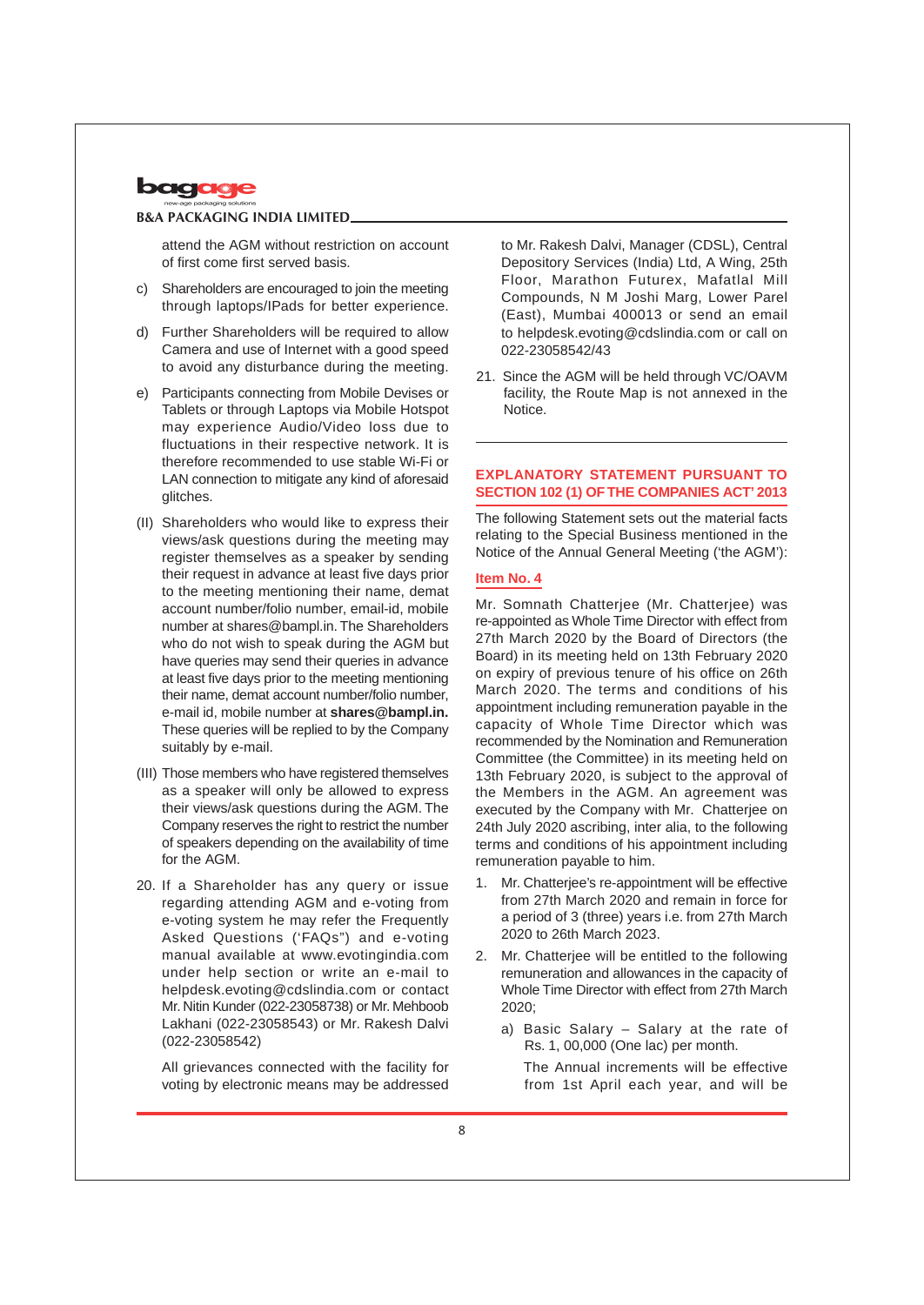

recommended/decided by the Committee and/or the Board and will be merit based.

- b) Other Allowance
	- (i) Cost of Electricity at residence- Actual Cost will be borne by the Company against bills subject to a ceiling of Rs. 30,000 (Thirty Thousand) per annum or such higher sum as to be decided by the Board and/or the Committee from time to time.
	- (ii) Domestic help Allowance- Payment of Rs 18,000 (Eighteen Thousand) per annum as domestic allowance or such higher sum as to be decided by the Board and/or the Committee from time to time.
- c) Provision for use of chauffer driven Company maintained car for official duties attended, provision for telephone at office, residence and mobile phones, including long distance calls and monthly subscription fees for Clubs, shall not be included in the computation of limits for the remuneration and shall not be grouped under perquisites or allowances given to Mr. Chatterjee.
- 3. Minimum Remuneration Notwithstanding anything to the contrary contained herein, where, in any financial year during the currency of tenure of Directorship of Mr. Chatterjee, the Company has no profits or its profits are inadequate, the Company shall pay remuneration by way of salary and perquisites and allowances as specified above as minimum remuneration so far as such remuneration is within the

applicable ceiling or limits provided in Schedule V of the Companies Act' 2013 (hereinafter 'the Act') or any amendment made thereto or any modification thereof, subject to while he is a managerial person in two companies, he draws remuneration from one or more companies provided that the total remuneration drawn from the companies does not exceed the higher maximum limit admissible from any one of the companies of which he is a managerial person.

- 4. Mr. Chatterjee's office of Directorship will be liable to be determined by retirement of directors by rotation as per provisions of the Act' and Articles of Association of the Company.
- 5. Mr. Chatterjee will be overall in-charge of the day to day affairs of the Company and its operations and will be entitled to take all decisions in relation to policy matters thereof, within superintendence, control and direction of the Board of Directors of the Company.
- 6. The terms and conditions of Mr. Chatterjee's appointment and/or Agreement mentioned hereinbefore including remuneration payable may be altered and varied from time to time by the Committee and/or the Board as they may, in their absolute discretion deem fit, within the maximum amount payable to Managerial Personnel in accordance with the Act, or Articles of Association of the Company.

None of the Directors or Key Managerial Personnel or their relatives except Mr. Somnath Chatterjee is concerned or interested in this resolution.

The Board recommends the resolution set out in item no. 4 of the Notice of the AGM for approval by the **Members** 

By Order of the Board of Directors

**D. Chowdhury** Company Secretary Membership No. A15674

Place : Kolkata Date : 11th August, 2020